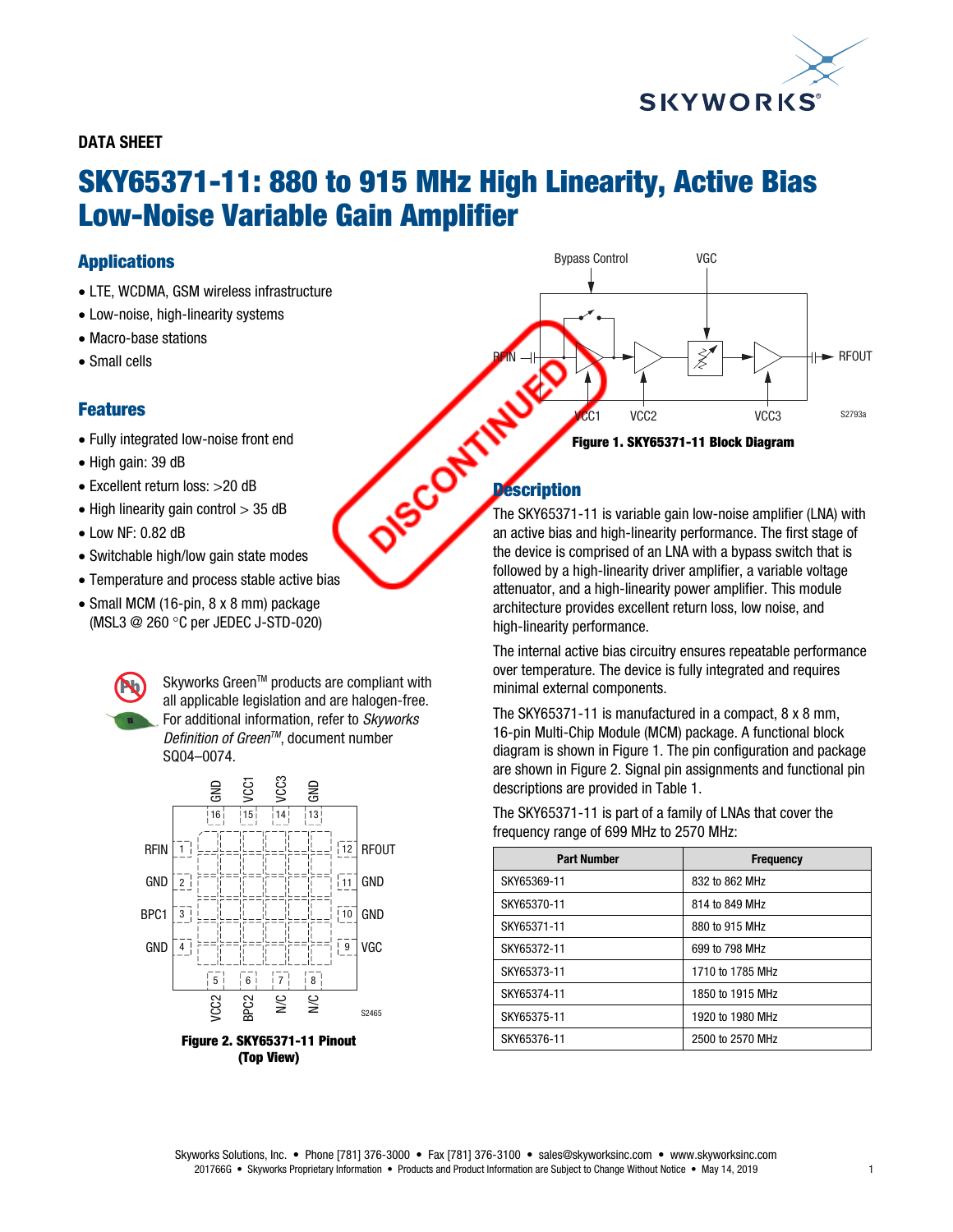#### Table 1. SKY65371-11 Signal Descriptions

| Pin            | <b>Name</b>      | <b>Description</b>                                                           | Pin             | <b>Name</b>  | <b>Description</b>                                                        |
|----------------|------------------|------------------------------------------------------------------------------|-----------------|--------------|---------------------------------------------------------------------------|
| 1              | <b>RFIN</b>      | RF input                                                                     | 9               | VGC          | Gain control, 0 V (maximum gain) to $+3.3$ V<br>(minimum gain)            |
| $\overline{2}$ | <b>GND</b>       | Ground                                                                       | 10              | <b>GND</b>   | Ground                                                                    |
| 3              | BPC1             | Bypass switch for high/low gain state,<br>terminal 1. See Table 8.           | 11              | <b>GND</b>   | Ground                                                                    |
| 4              | <b>GND</b>       | Ground                                                                       | 12              | <b>RFOUT</b> | <b>RF</b> output                                                          |
| 5              | VCC <sub>2</sub> | Second state amplifier bias. Connect to<br>$+5$ V, 120 mA minimum DC supply. | 13              | <b>GND</b>   | Ground                                                                    |
| 6              | BPC <sub>2</sub> | Bypass switch for high/low gain state,<br>terminal 2. See Table 8.           | 14              | <b>VCC3</b>  | Third stage amplifier bias. Connect to<br>+5 V, 120 mA minimum DC supply. |
| $\overline{7}$ | N/C              | No connection. Can be left open or<br>grounded.                              | 15 <sub>1</sub> |              | First stage amplifier bias. Connect to<br>+5 V, 120 mA minimum DC supply. |
| 8              | N/C              | No connection. Can be left open or<br>grounded.                              |                 | <b>GND</b>   | Ground                                                                    |
|                |                  | $\sim$ $60^\circ$<br><b>Electrical and Mechanical Specifications</b>         |                 |              |                                                                           |

## Electrical and Mechanical Specifications

The absolute maximum ratings of the SKY65371-11 are provided in Table 2. The recommended operating conditions are specified in Table 3.

Electrical specifications are provided in Tables 4 through 7. The gain control logic is shown in Table 8.

#### Table 2. SKY65371-11 Absolute Maximum Ratings1

| <b>Parameter</b>      | <b>Symbol</b>          | <b>Minimum</b> | <b>Maximum</b> | <b>Units</b> |
|-----------------------|------------------------|----------------|----------------|--------------|
| Supply voltage        | Vcc                    |                | 5.5            |              |
| RF input power        | P <sub>IN</sub>        |                | $+5$           | dBm          |
| Storage temperature   | Tstg                   | $-55$          | $+150$         | °C           |
| Operating temperature | Тc                     | -40            | $+100$         | ∘c           |
| Junction temperature  | .                      |                | $+150$         | ∘c           |
| Thermal resistance    | <b>R</b> <sub>TH</sub> |                | 21             | C/W          |

<sup>1</sup> Exposure to maximum rating conditions for extended periods may reduce device reliability. There is no damage to device with only one parameter set at the limit and all other parameters set at or below their nominal value. Exceeding any of the limits listed here may result in permanent damage to the device.

ESD HANDLING: Although this device is designed to be as robust as possible, electrostatic discharge (ESD) can damage this device. This device must be protected at all times from ESD when handling or transporting. Static charges may easily produce potentials of several kilovolts on the human body or equipment, which can discharge without detection. Industry-standard ESD handling precautions should be used at all times.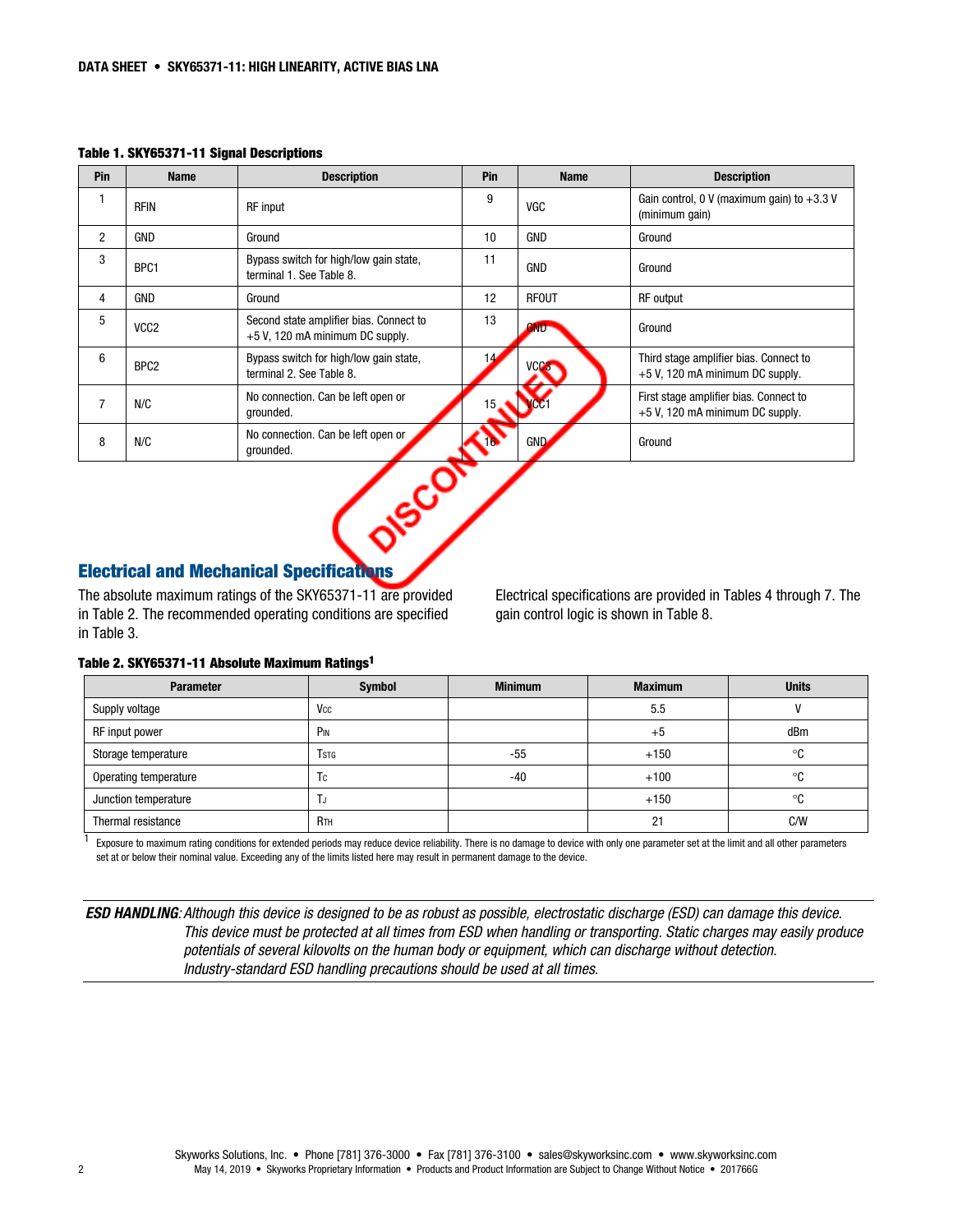## Table 3. SKY65371-11 Recommended Operating Conditions

(@ Maximum Gain [VGC = VBPC1 = 0 V, VBPC2 = 3.3 V], PIN = -25 dBm, Characteristic Impedance [Zo] = 50  $\Omega$ , Unless Otherwise Noted)

| <b>Parameter</b>                                   | <b>Symbol</b> | <b>Min</b> | Typ   | <b>Max</b> | <b>Units</b> |
|----------------------------------------------------|---------------|------------|-------|------------|--------------|
| RF input power                                     | PIN           |            | $-25$ | $-12$      | dBm          |
| Frequency range                                    |               | 880        |       | 915        | <b>MHz</b>   |
| Supply voltage                                     | VCC           | 4.75       | 5.00  | 5.25       |              |
| Gain control voltage                               | VGC           | 0          |       | $+3.3$     |              |
| Bypass control voltage:<br>Logic high<br>Logic low | VBPC1, VBPC2  | 2.7<br>n   | 3.0   | 3.3<br>0.6 |              |
| Operating case temperature                         | Tc            | $-40$      |       | $+85$      | °C           |

#### Table 4. SKY65371-11 Electrical Specifications<sup>1</sup> (1 of 2) (VDD = 5.0 V @ Maximum Gain [VGC = VBPC1 = 0 V, VBPC2 = 3.3 V], TC = +25 °C, PM = -25 68m, f = 900 MHz, Characteristic Impedance [Zo] = 50  $\Omega$ , Unless Otherwise Noted)

| <b>Parameter</b>              | <b>Symbol</b>        | <b>Test Condition</b>                                                                                                                    | <b>Min</b>                   | <b>Typ</b>                   | <b>Max</b> | <b>Units</b>         |
|-------------------------------|----------------------|------------------------------------------------------------------------------------------------------------------------------------------|------------------------------|------------------------------|------------|----------------------|
| <b>RF Specifications</b>      |                      |                                                                                                                                          |                              |                              |            |                      |
| Frequency range               | $\mathsf f$          |                                                                                                                                          | 880                          |                              | 915        | <b>MHz</b>           |
| Quiescent current             | Ico                  |                                                                                                                                          |                              | 380                          | 440        | mA                   |
| Noise figure <sup>2</sup>     | <b>NF</b>            | $Gain + 35 dB$                                                                                                                           |                              | 0.82                         | 1.00       | dB                   |
| Gain variation over frequency |                      | $P_{IN} = -25$ dBm:<br>Gain = $3$ and 17 dB (low gain)<br>$Gain = 18$ and 35 dB (high gain)                                              |                              | 0.60                         | 0.80       | dB                   |
| Part-to-part gain variation   |                      | Gain = $32, 29, 26, 22, 17, 13,$<br>10, and 6 dB                                                                                         | $-1$                         |                              | $+1$       |                      |
| Absolute gain, high gain mode | <b>GMAX HIGHGAIN</b> | $P_{IN} = -25$ dBm, BPC1 = 0, BPC2<br>$= 1$ , V <sub>GC</sub> = 0 V                                                                      | 37.5                         | 39.0                         |            | dB                   |
| Absolute gain, high gain mode | <b>GMIN HIGHGAIN</b> | $P_{IN} = -25$ dBm, BPC1 = 0, BPC2<br>$= 1.$ V <sub>GC</sub> $= 3.3$ V                                                                   |                              | 16                           | 17         | db                   |
| Absolute gain, low gain mode  | GMAX_LOWGAIN         | $P_{IN} = -25$ dBm, BPC1 = 1, BPC2<br>$= 0$ , V <sub>GC</sub> = 0 V                                                                      | 18.5                         | 21.5                         |            | dB                   |
| Absolute gain, low gain mode  | <b>GMIN LOWGAIN</b>  | $P_{IN} = -25$ dBm, BPC1 = 1, BPC2<br>$= 0.$ V <sub>GC</sub> $= 3.3$ V                                                                   |                              | -6                           | $+1$       | dB                   |
|                               |                      | $P_{IN} = -25$ dBm:                                                                                                                      |                              |                              |            |                      |
| Input return loss             | S11                  | $Gain = 3 dB (low gain)$<br>$Gain = 17 dB$ (low gain<br>$Gain = 18 dB$ (high gain)<br>$Gain = 35 dB$ (high gain)                         | 18.5<br>18.5<br>18.5<br>20.5 | 24.0<br>25.0<br>22.0<br>23.0 |            | dB<br>dB<br>dB<br>dB |
| Output return loss            | S22                  | $P_{IN} = -25$ dBm:<br>$Gain = 3 dB (low gain)$<br>$Gain = 17 dB$ (low gain)<br>$Gain = 18$ dB (high gain)<br>$Gain = 35 dB$ (high gain) | 16<br>16<br>16<br>16         | 21<br>22<br>21<br>22         |            | dB<br>dB<br>dB<br>dB |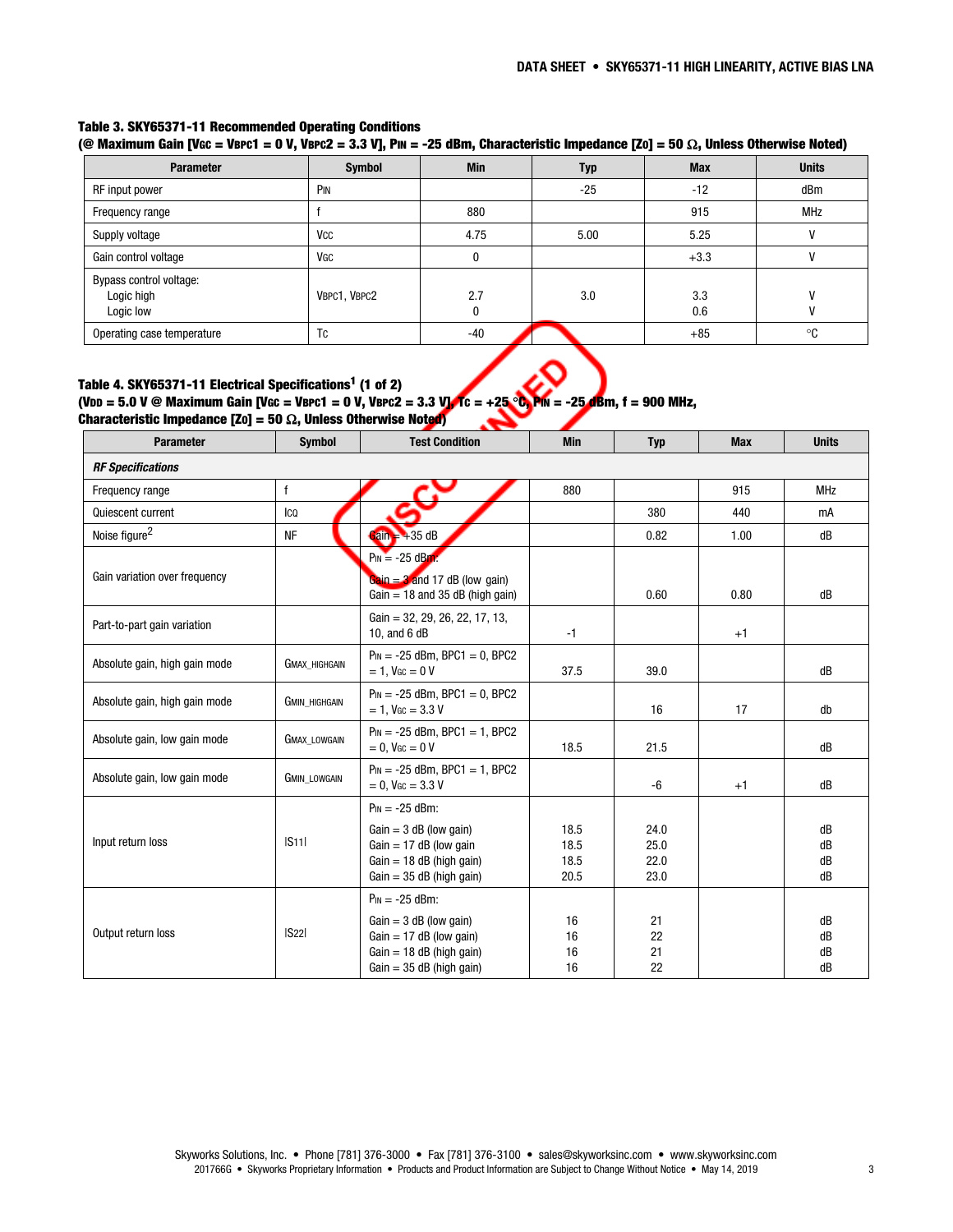#### Table 4. SKY65371-11 Electrical Specifications<sup>1</sup> (2 of 2) (VDD = 5.0 V @ Maximum Gain [VGC = VBPC1 = 0 V, VBPC2 = 3.3 V], Tc = +25 °C, PIN = -25 dBm, f = 900 MHz, Characteristic Impedance [Zo] = 50  $\Omega$ , Unless Otherwise Noted)

| <b>Parameter</b>                               | <b>Symbol</b> | <b>Test Condition</b>                             | <b>Min</b>    | <b>Typ</b>        | <b>Max</b> | <b>Units</b> |
|------------------------------------------------|---------------|---------------------------------------------------|---------------|-------------------|------------|--------------|
| <b>RF Specifications (continued)</b>           |               |                                                   |               |                   |            |              |
| Reverse isolation                              | S12           | $P_{IN} = -25$ dBm,<br>$gain = 35 dB$ (high gain) | 60.5          | 70                |            | dB           |
|                                                |               | $\Delta f = 1$ MHz,<br>$P_{IN} = -25$ dBm/tone:   |               |                   |            |              |
| Third order input intercept point <sup>3</sup> | IIP3          | $Gain = 11 dB$                                    | $+18.5$       | $+21.0$           |            | dBm          |
|                                                |               | $Gain = 17 dB$<br>$Gain = 29 dB$                  | $+15.0$       | $+18.5$<br>$+8.0$ |            | dBm<br>dBm   |
|                                                |               | $Gain = 35 dB$                                    | $+2.5$        | $+5.0$            |            | dBm          |
|                                                |               | $Gain = 11 dB$                                    | $+9.0$        | $+16.0$           |            | dBm          |
| 1 dB input compression point <sup>4</sup>      | IP1dB         | Gain = $17 \text{ dB}$                            | $+5.0$        | $+12.0$           |            | dBm          |
|                                                |               | $Gain = 29 dB$<br>$Gain = 35 dB$                  | $-8.0$<br>2.0 | $-4.5$<br>$-7.5$  |            | dBm<br>dBm   |
|                                                |               |                                                   |               |                   |            |              |

 $1$  Performance is guaranteed only under the conditions listed in this table.

<sup>2</sup> Loss from the input SMA connector and Evaluation Board up to pin 1 has been de-embedded from the NF measurement. See Table 5 for full specifcation. The Evaluation Board input and output trace loss (typical) is 0.07 dB. 3 See Table 6 for full specification.

4 See Table 7 for full specification.

### Table 5. SKY65371-11 Electrical Specifications: Noise Figure<sup>1</sup>

(VDD = 4.75 to 5.25 V, Tc = -40 °C to +85 °C, PIN = 25 dBm, f = 880 to 915 MHz, Characteristic Impedance [Zo] = 50  $\Omega$ , Unless Otherwise Noted)

| <b>Parameter</b> | <b>Symbol</b> | <b>Test Condition</b>  | Min | <b>Typ</b> | <b>Max</b> | <b>Units</b> |
|------------------|---------------|------------------------|-----|------------|------------|--------------|
|                  |               | $Gain = 3 dB$          |     |            | 23.70      | dB           |
|                  |               | $Gain = 4$ to 6 dB     |     |            | 22.70      | dB           |
|                  |               | $Gain = 7$ to 8 dB     |     |            | 20.70      | dB           |
|                  |               | $Gain = 9$ to 10 dB    |     |            | 18.70      | dB           |
|                  |               | $Gain = 11$ to 12 dB   |     |            | 16.70      | dB           |
|                  |               | $Gain = 13$ to 14 dB   |     |            | 14.70      | dB           |
|                  |               | Gain = $15$ to $16$ dB |     |            | 12.80      | dB           |
|                  |               | $Gain = 17$ to 18 dB   |     |            | 10.80      | dB           |
|                  |               | Gain = $19$ to 20 dB   |     |            | 8.80       | dB           |
| Noise figure     | <b>NF</b>     | $Gain = 21$ to 22 dB   |     |            | 6.80       | dB           |
|                  |               | $Gain = 23$ to 24 dB   |     |            | 5.30       | dB           |
|                  |               | $Gain = 25$ to 26 dB   |     |            | 3.50       | dB           |
|                  |               | $Gain = 27 dB$         |     |            | 2.60       | dB           |
|                  |               | $Gain = 28 dB$         |     |            | 2.40       | dB           |
|                  |               | $Gain = 29$ to 30 dB   |     |            | 2.10       | dB           |
|                  |               | $Gain = 31 dB$         |     |            | 1.70       | dB           |
|                  |               | $Gain = 32 dB$         |     |            | 1.60       | dB           |
|                  |               | $Gain = 33 dB$         |     |            | 1.40       | dB           |
|                  |               | $Gain = 34 dB$         |     |            | 1.35       | Db           |
|                  |               | $Gain = 35 dB$         |     |            | 1.15       | dB           |

1 Verified by characterization.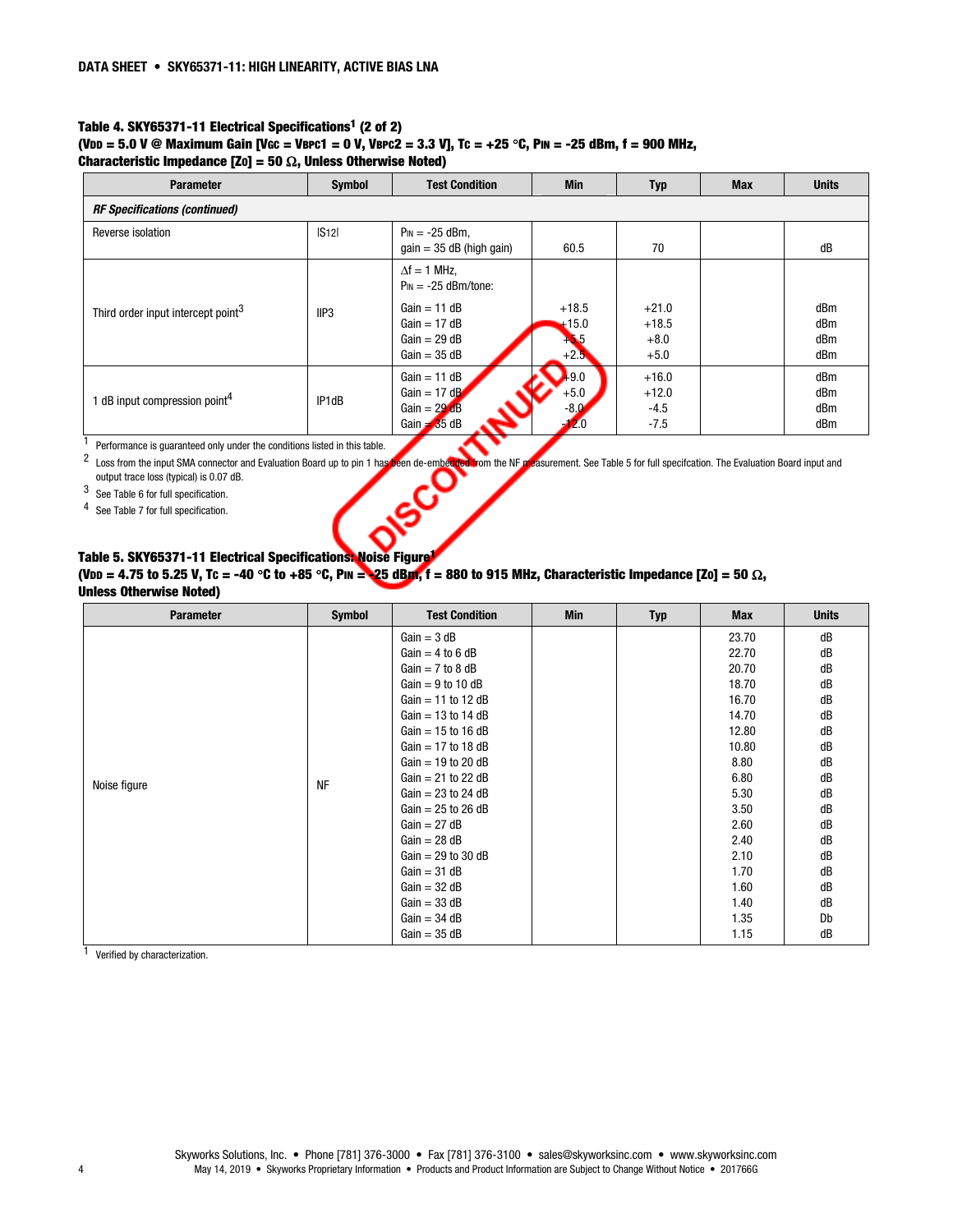#### Table 6. SKY65371-11 Electrical Specifications: IIP31 (VDD = 4.75 to 5.25 V, Tc = -40 °C to +85 °C, PIN = -25 dBm, f = 880 to 915 MHz, Characteristic Impedance [Zo] = 50  $\Omega$ , Unless Otherwise Noted)

| <b>Parameter</b>                         | <b>Symbol</b>        | <b>Test Condition</b> | <b>Min</b> | <b>Typ</b> | <b>Max</b> | <b>Units</b> |
|------------------------------------------|----------------------|-----------------------|------------|------------|------------|--------------|
|                                          |                      | $Gain = 3$ to 11 dB   | $+18$      |            |            | dBm          |
| IP3<br>Third order input intercept point |                      | Gain = 12 to 17 dB    | $+14$      |            |            | dBm          |
|                                          | Gain = $18$ to 29 dB | $+3$                  |            |            | dBm        |              |
|                                          |                      | $Gain = 30$ to 35 dB  | ∸          |            |            | dBm          |

1 Verified by characterization.

#### Table 7. SKY65371-11 Electrical Specifications: IP1dB1

(VDD = 4.75 to 5.25 V, Tc = -40 °C to +85 °C, PIN = -25 dBm, f = 880 to 915 MHz, Characteristic Impedance [Zo] = 50  $\Omega$ , Unless Otherwise Noted)

Low gain the contract of the contract of  $\sim$  1 contract of the contract of  $\sim$  0 contract of  $\sim$  0 contract of  $\sim$  0 contract of  $\sim$  0 contract of  $\sim$  0 contract of  $\sim$  0 contract of  $\sim$  0 contract of  $\sim$  0 contr

| <b>Parameter</b>                                                          | <b>Symbol</b> | <b>Test Condition</b>               | <b>Min</b> | <b>Typ</b> | <b>Max</b>       | <b>Units</b> |
|---------------------------------------------------------------------------|---------------|-------------------------------------|------------|------------|------------------|--------------|
|                                                                           |               | Gain = $3 \text{ to } 5 \text{ dB}$ | $+10.5$    |            |                  | dBm          |
| 1 dB input compression point                                              |               | Gain = $6$ to 11 dB                 | $+2$       |            |                  | dBm          |
|                                                                           | IP1dB         | $Gain = 12$ to 17 dB                | $+4.0$     |            |                  | dBm          |
|                                                                           |               | Gain = 18 to 28 dB                  | $-7.0$     |            |                  | dBm          |
|                                                                           |               | Gain = $29$ dB                      | $-10.0$    |            |                  | dBm          |
|                                                                           |               | Gain = $30$ to 35 dB                | $-14.0$    |            |                  | dBm          |
| Verified by characterization.<br>Table 8. Gain Control Logic <sup>1</sup> |               |                                     |            |            |                  |              |
|                                                                           |               | BPC1                                |            |            | BPC <sub>2</sub> |              |
|                                                                           |               | (Pin 3)                             |            |            | (Pin 6)          |              |
| High gain                                                                 |               | 0                                   |            |            |                  |              |
|                                                                           |               |                                     |            |            |                  |              |

1  $"1" = 3.0$  V,  $"0" = 0$  V.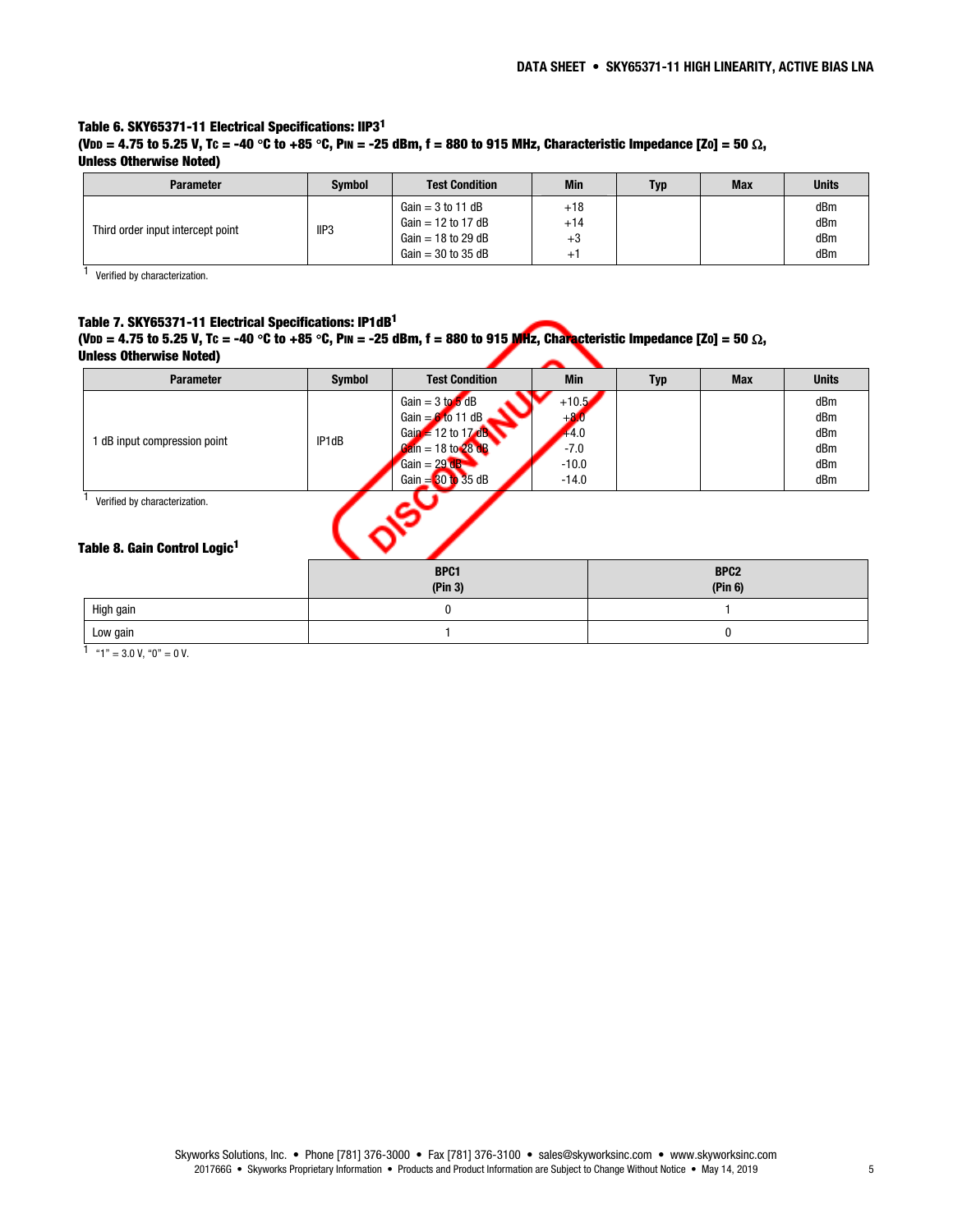## Evaluation Board Description

The SKY65371-11 Evaluation Board is used to test the performance of the SKY65371-11 LNA. An assembly drawing for the Evaluation Board is shown in Figure 3 and the layer detail is provided in Figure 4.

The layer detail physical characteristics are noted in Figure 5.

An Evaluation Board schematic diagram is provided in Figure 6. Table 9 provides the Bill of Materials (BOM) list for Evaluation Board components.



Figure 3. SKY65371-11 Evaluation Board Assembly Diagram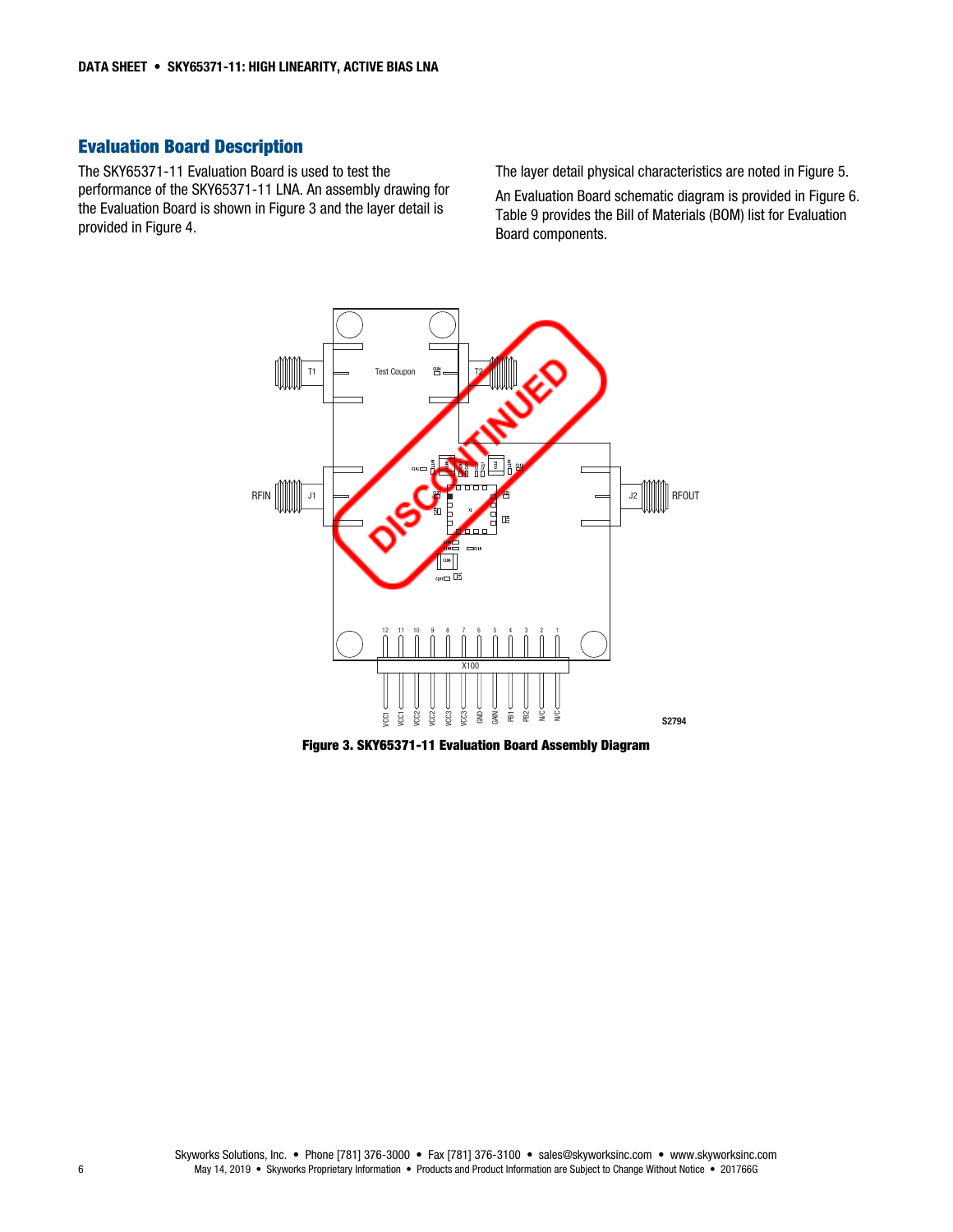

Figure 4. SKY65371-11 Evaluation Board Layer Detail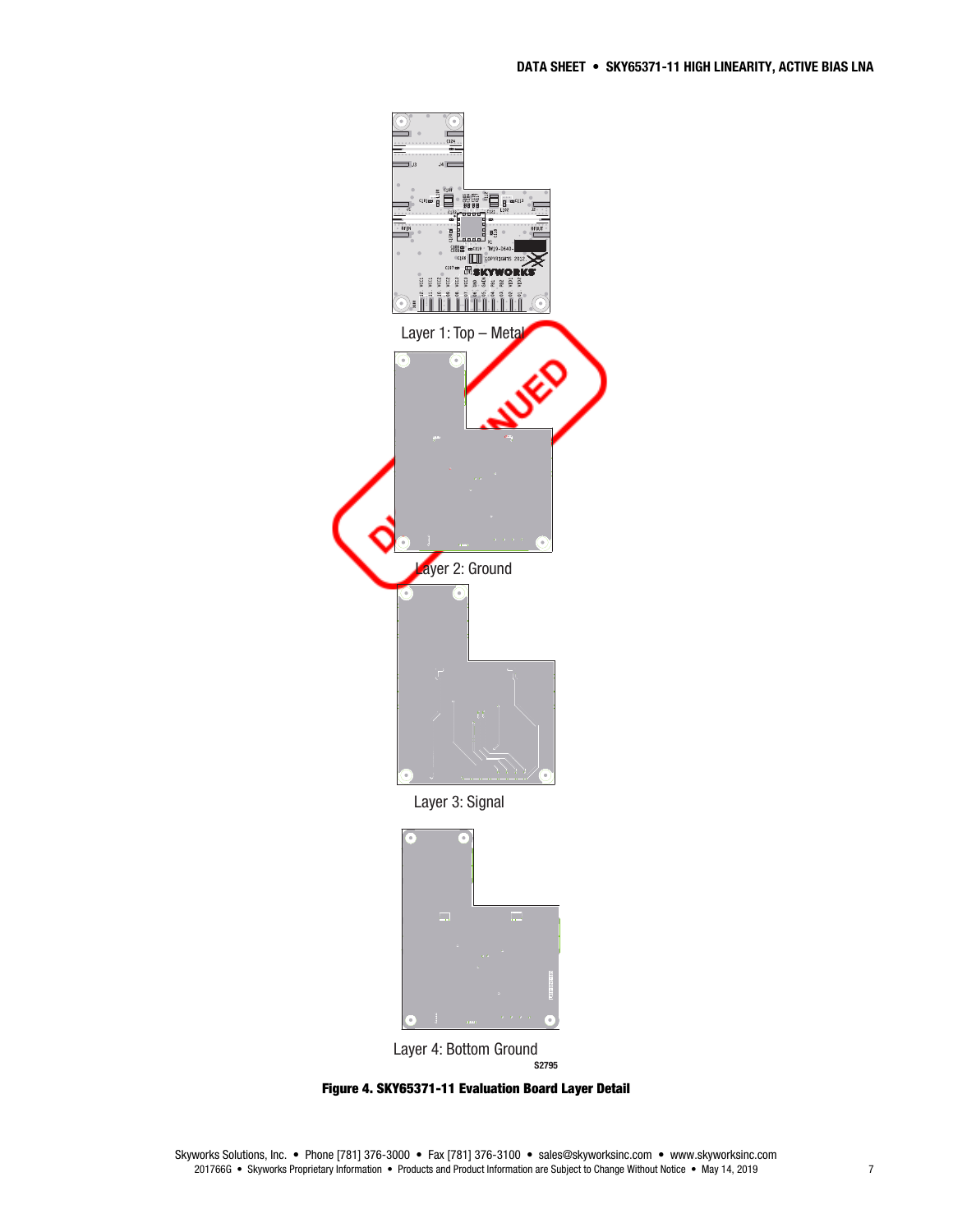

Figure 6. SKY65371-11 Evaluation Board Schematic

Skyworks Solutions, Inc. • Phone [781] 376-3000 • Fax [781] 376-3100 • sales@skyworksinc.com • www.skyworksinc.com 8 May 14, 2019 • Skyworks Proprietary Information • Products and Product Information are Subject to Change Without Notice • 201766G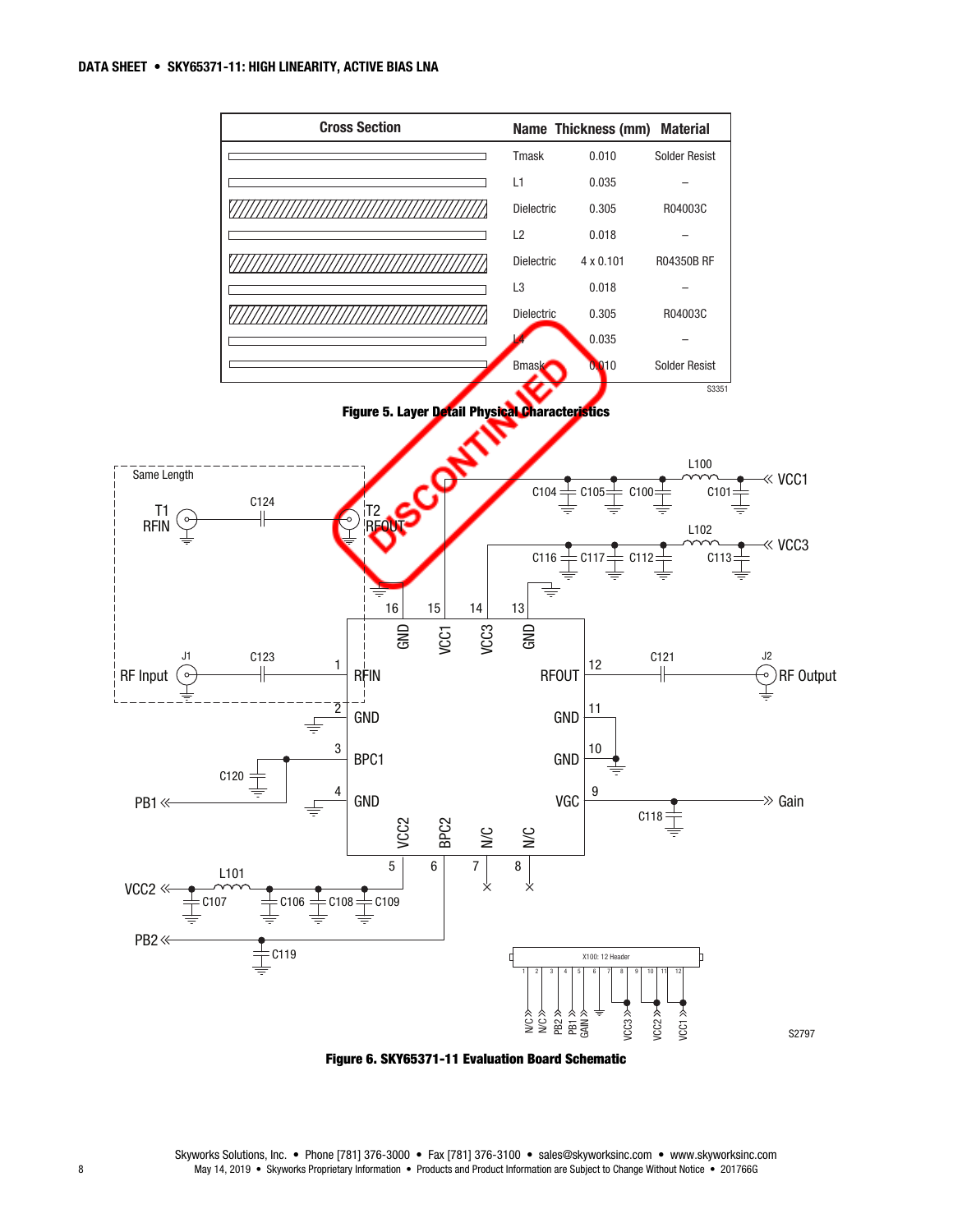| <b>Component</b>       | <b>Size</b> | Value      | <b>Tolerance</b><br>(%)  |
|------------------------|-------------|------------|--------------------------|
| C100, C106, C112       | 1210        | $10 \mu F$ | 10                       |
| C101, C107, C113       | 0402        | 10pF       | 5                        |
| C104, C109, C116, C124 | 0402        | 1000 pF    | 5                        |
| C105, C108, C117       | 0402        | 100 nF     | 10                       |
| C118                   | 0402        | <b>DNI</b> | $\overline{\phantom{a}}$ |
| C119, C120             | 0402        | 1000 pF    | 5                        |
| C121, C123             | 0402        | $-50pF$    | 5                        |
| L100, L101, L102       | 0603        | $68$ nH    | $\overline{2}$           |

#### Table 9. SKY65371-11 Evaluation Board Bill of Materials

## Package Dimensions

The PCB layout footprint for the SKY65371-11 is provided in<br>Figure 7. Package dimensions are shown in Figure 8, and tape<br>and reel dimensions are provided in Figure 9. Figure 7. Package dimensions are shown in Figure 8, and tape and reel dimensions are provided in Figure 9.

# age and Handling Information

Since the device package is sensitive to moisture absorption, it is baked and vacuum packed before shipping. Instructions on the shipping container label regarding exposure to moisture after the container seal is broken must be followed. Otherwise, problems related to moisture absorption may occur when the part is subjected to high temperature during solder assembly.

The SKY65371-11is rated to Moisture Sensitivity Level 3 (MSL3) at 260  $\degree$ C. It can be used for lead or lead-free soldering. For additional information, refer to Skyworks Application Note, PCB Design and SMT Assembly/Rework Guidelines for MCM-L Packages, document number 101752.

Care must be taken when attaching this product, whether it is done manually or in a production solder reflow environment. Production quantities of this product are shipped in a standard tape and reel format.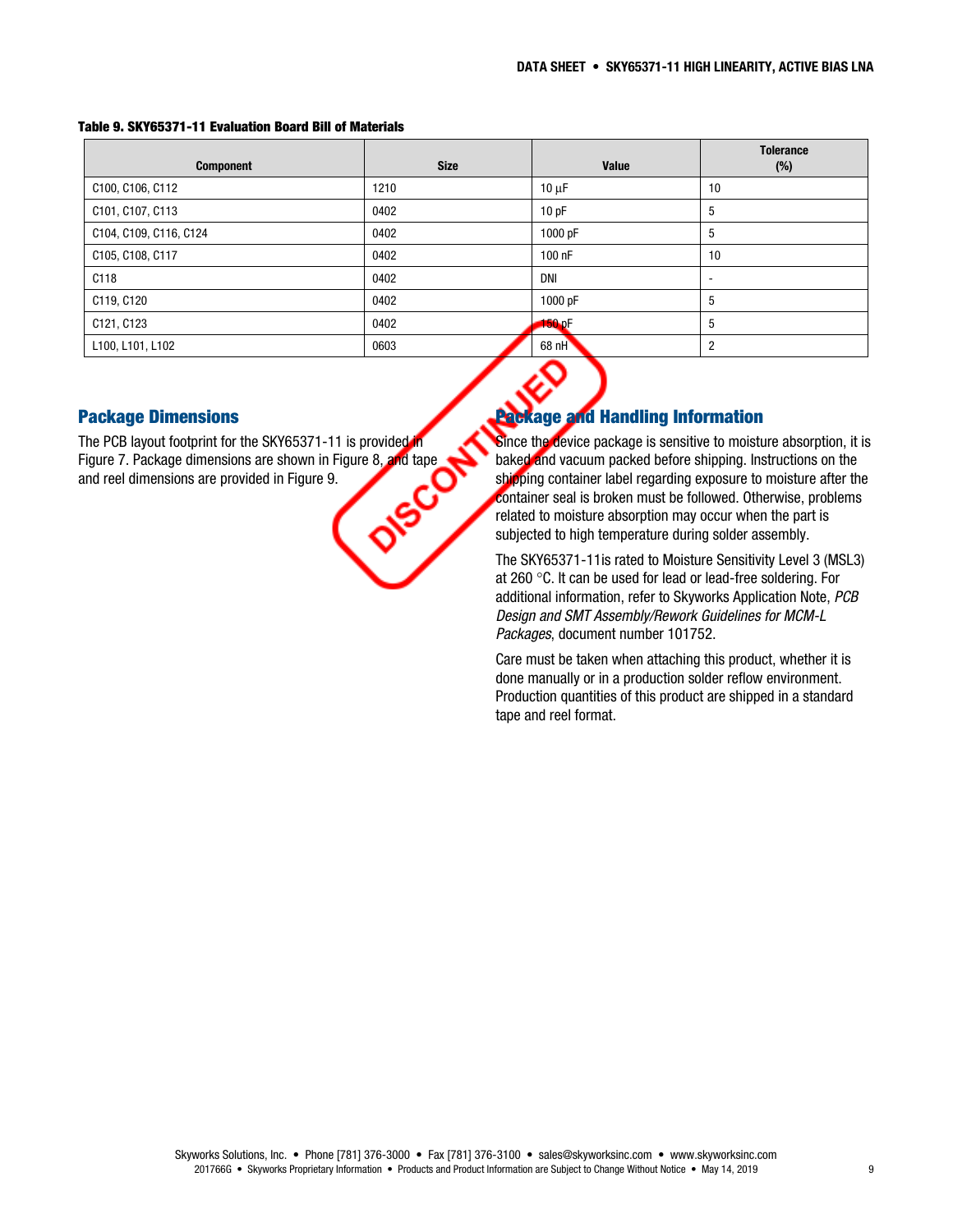

All dimensions are in millimeters S2853

Figure 7. SKY65371-11 PCB Layout Footprint (Top View)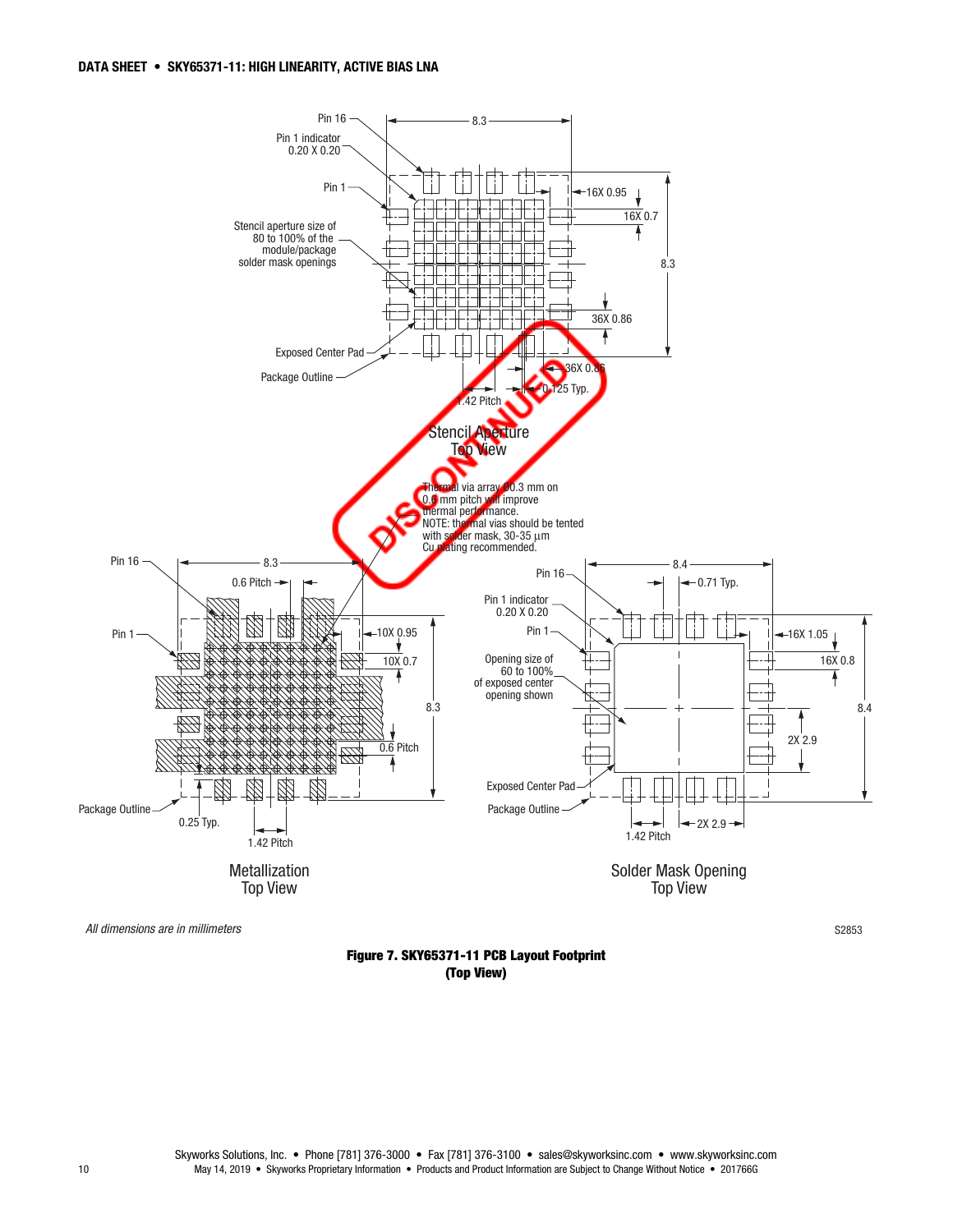

Notes:

1. Dimensions and tolerances according to ASME Y14.5M-1994. 2. All measurements are in millimeters. S2473

Figure 8. SKY65371-11 Package Dimensions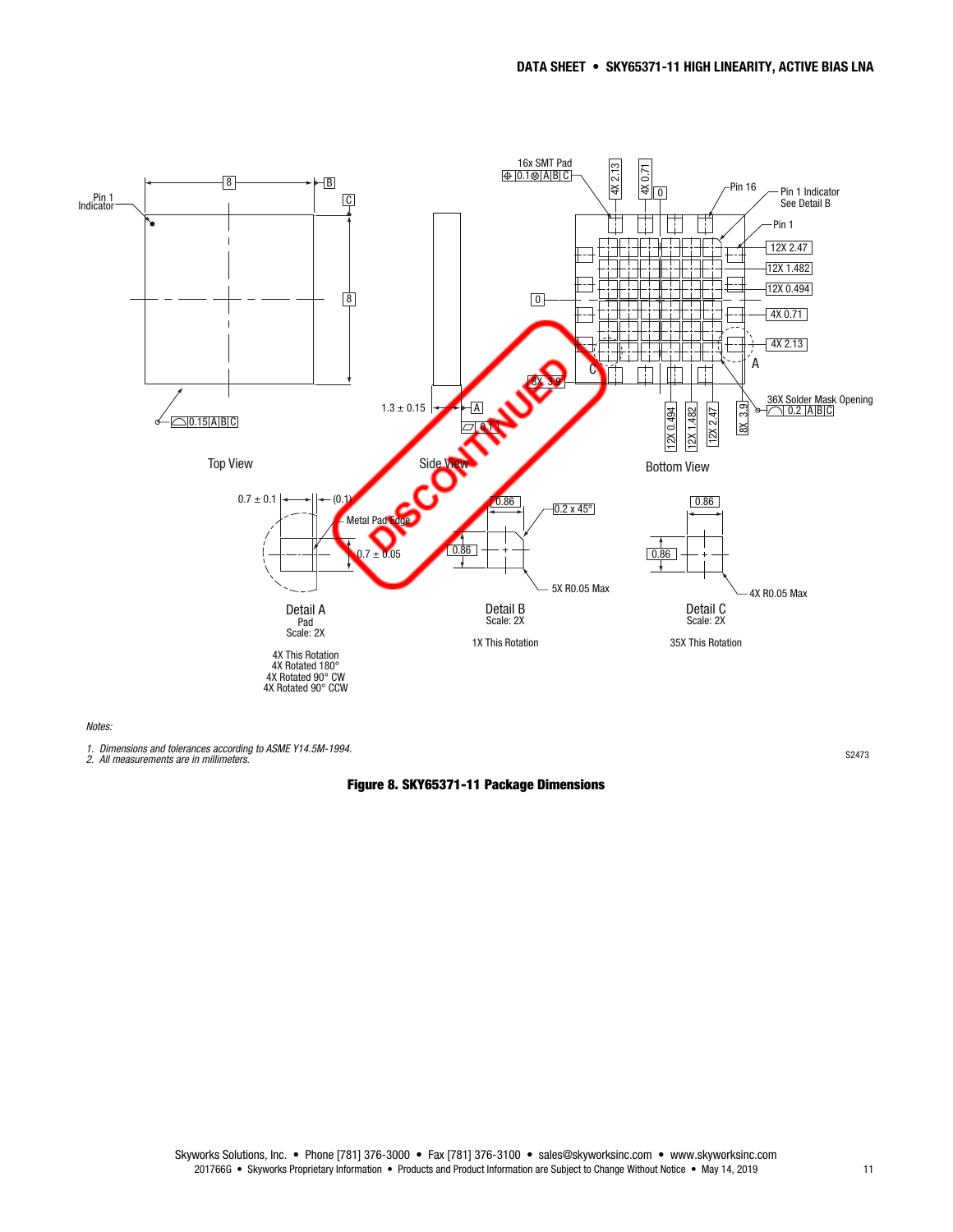

Figure 9. SKY65371-11 Tape and Reel Dimensions